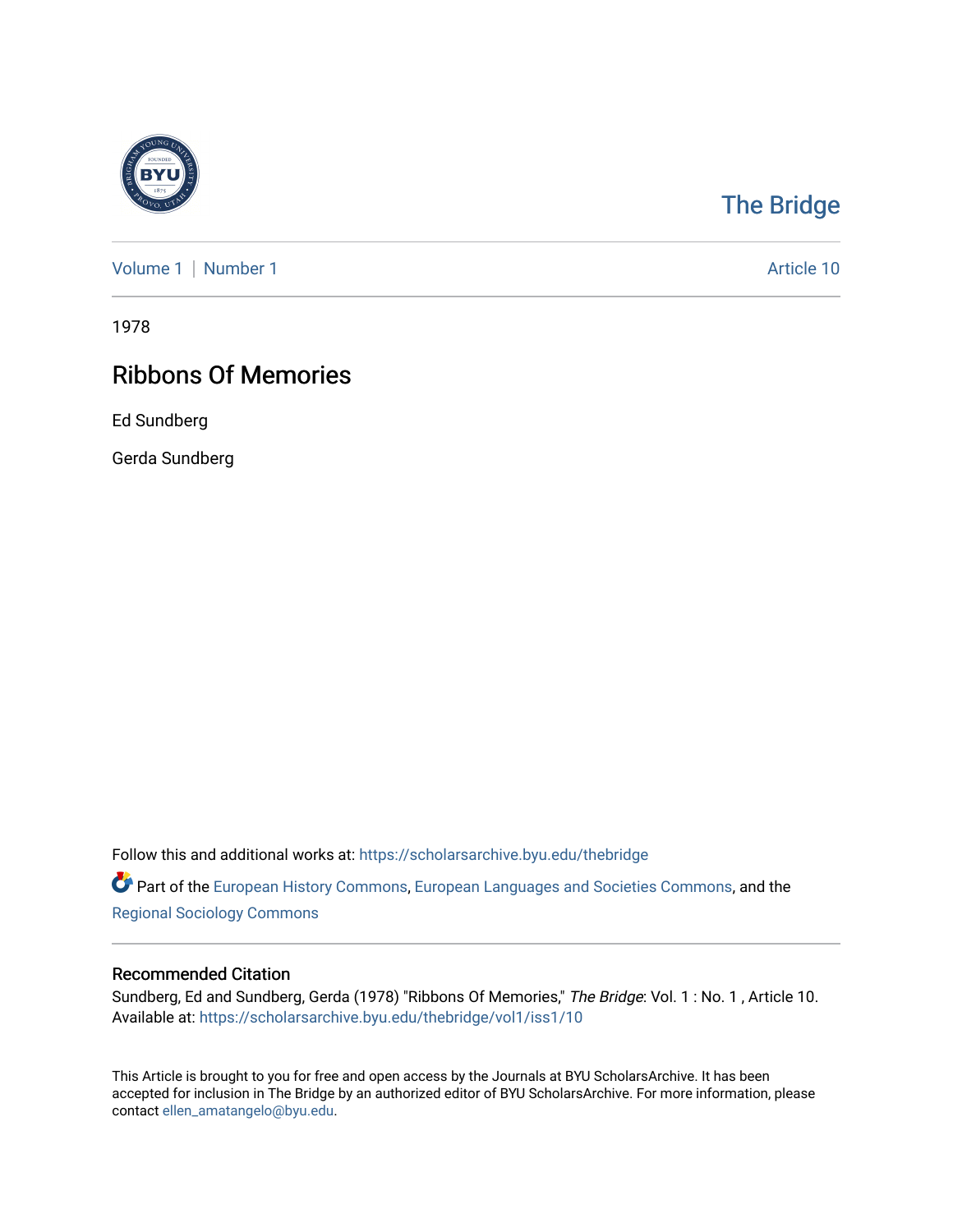## **Ribbons Of Memories**

#### **By Ed and Gerda Sundberg**

Gerda and I are in our mid-fifties. We have survived and enjoyed nearly thirty-five years of marriage, three sons, three daughters-in law, and four grandchildren.

We are not sitting back in our rocking chairs waiting for the kids to drop by or bemoaning the fact that each year our hair is a little greyer. We don't have time for that. And we're not flying off to Timbuktu, Shangri La, or any place else to "start a new life."

In 1972 we began taping the memories and tales of our immigrant parents for our grandchildren. That project gave us a new picture of our parents and the lives they lived. It also opened a door to a study which will keep us busy for the rest of our lives. We are collecting the tales and stories of Scandinavian and Nordic immigrants or their descendants. Copies of all the tapes we have so far made have been sent to the Scandinavian Archives at the University of Washington, Seattle, Washington. Copies have also been sent to the Danes Worldwide Archives in Aalborg, Denmark, to be used by students and scholars of the Danish Migration.

The Emigrant House in Vaxjo, Sweden, under the direction of Dr. Ulf Beijbom, has and will receive copies of all the Swedish tapes; the University of Turku, Turku, Finland, will get duplicates of all the Finnish tapes, and the University of Oslo has suggested putting the entire index on their computers for use by scholars. Dr. John Hinton, Dean of Instructional Services at Cabrillo College, Aptos, California, has been most encouraging and helpful in the development of the project.

Most of the year we are at home. I teach at Cabrillo College. On long weekends and during several weeks of the summer, we load up our little truck and take off to interview here, there and yon. Of course, our flower and vegetable gardens go to pot, but they soon revive with a bit of tender loving care. The gardens seem to realize that over two and a half millions of Scandinavians and Nordics came to the United States between 1850 and 1920 and that each one of them or their descendants has a very special story to tell of the immigration.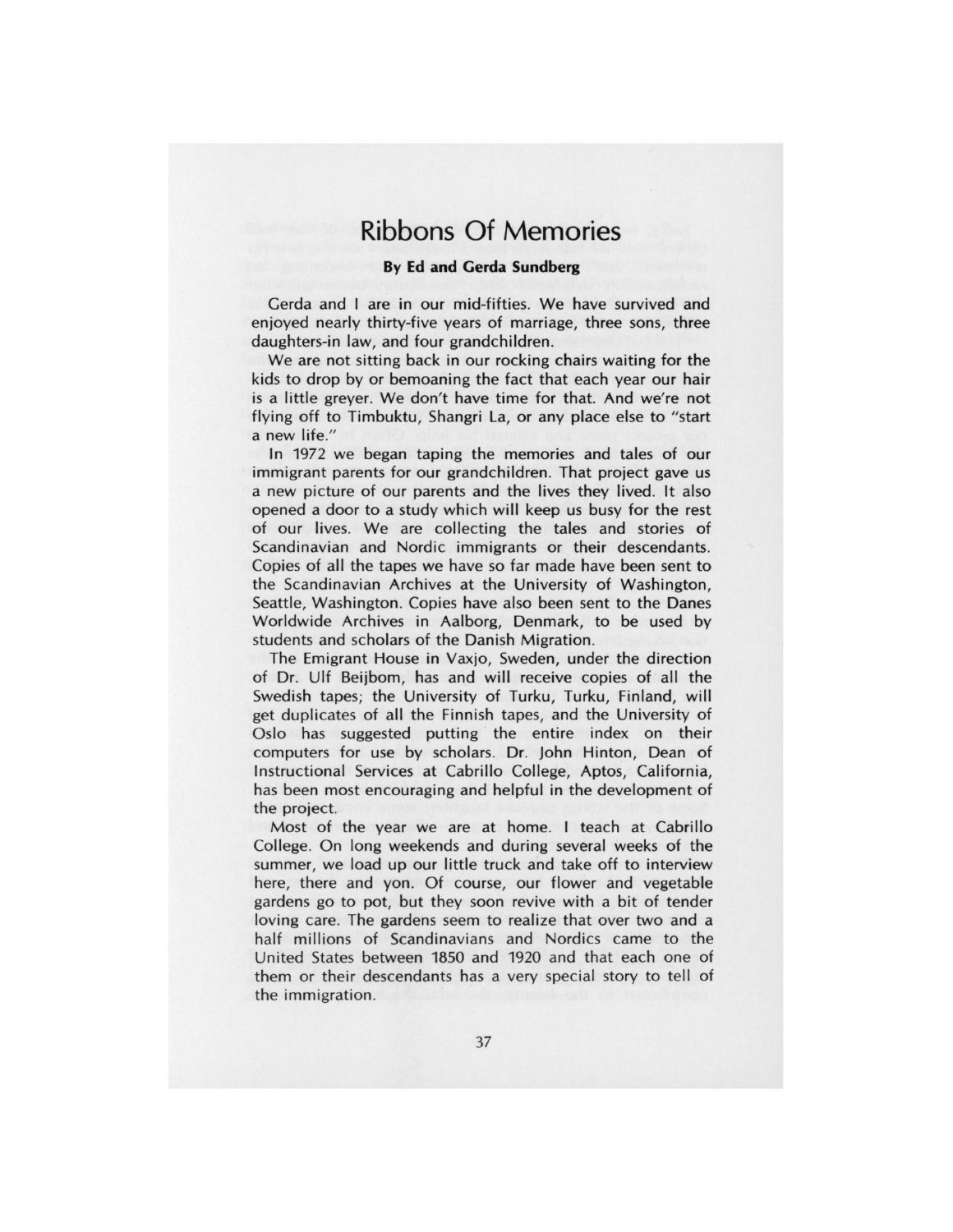Sadly, we have learned that each time one of the "old timers" dies, we lose more than a loved one - we also lose his memories and tales of immigration and becoming an American. My step-father said, "The history books tell what the big people and the generals thought and did; your tapes will let the world know what the little guy did and thought."

"The last year before Ed received a sabbatical leave," Gerda explains, "we wandered across the country seeking out the Scandinavian enclaves. We met people and made arrangements to come back with a tape recorder. More than once we went to the local church and met the minister. He listened to our project plans and offered his help. Often he took us to the "old timers" and introduced us. Door after door was opened as was heart after heart. We came as strangers to so many people; we left as friends.

" Seems like we fell in love with each and every person we met," I have written and said. "It doesn't make any different how big or little a person thinks he is, he has a story to tell and we get it on tape. Can you imagine a woman telling about living her first nineteen years in a sod house? Can you imagine an old man remembering his turning over a swatch of virgin soil a half-mile long? Can you imagine fourth-generation youngsters still speaking the language of their forefathers with the old dialects and vocabularies now lost in the countries of origin and speaking English without an accent, too. Well, it's all on the tapes.

That is not all! We also learned why they left the "old country," how they crossed the ocean, how they learned English, where they settled, and how they built their first homes. We learned how they managed jobs in the cities and towns and how they survived the hardships of the frontiers. Some of the stories provoke laughter; some encourage tears. But they are the stories of people – the lives they lived and the lives they still remember.

The project was not started to "save our marriage" or to fill the gap of the boys leaving home and making homes and careers of their own. It has, however, given us an important common interest. It has brought us new friends. It has expanded our lives and our enjoyment of living. Just as important, it has established and preserved an experience of the people of an important ethnic heritage who have contributed to the beauty, the arts, the industry, and the